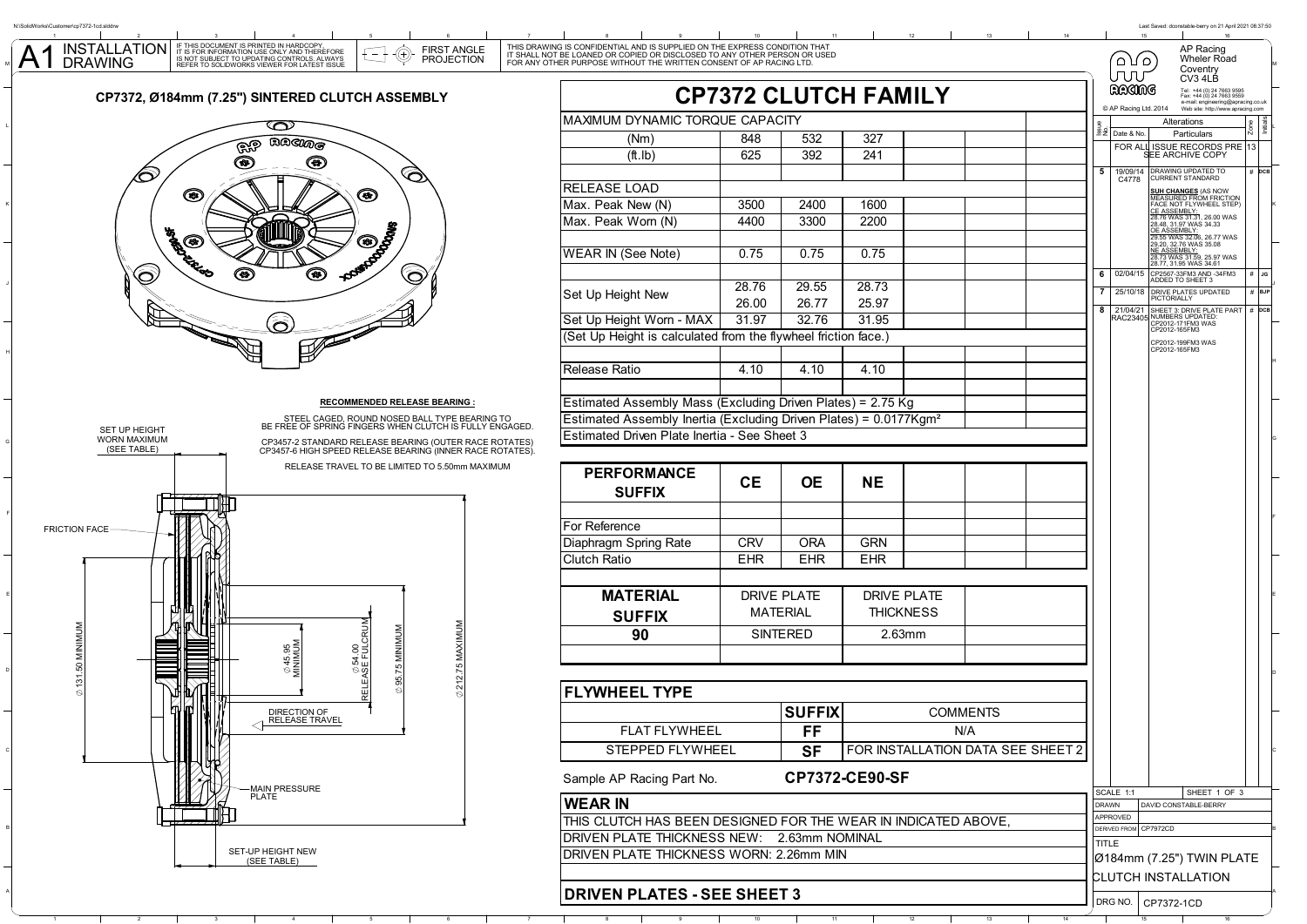

1 2 3 4 5 6 7 8 9 10 11 12 3

14 14 15 16 16